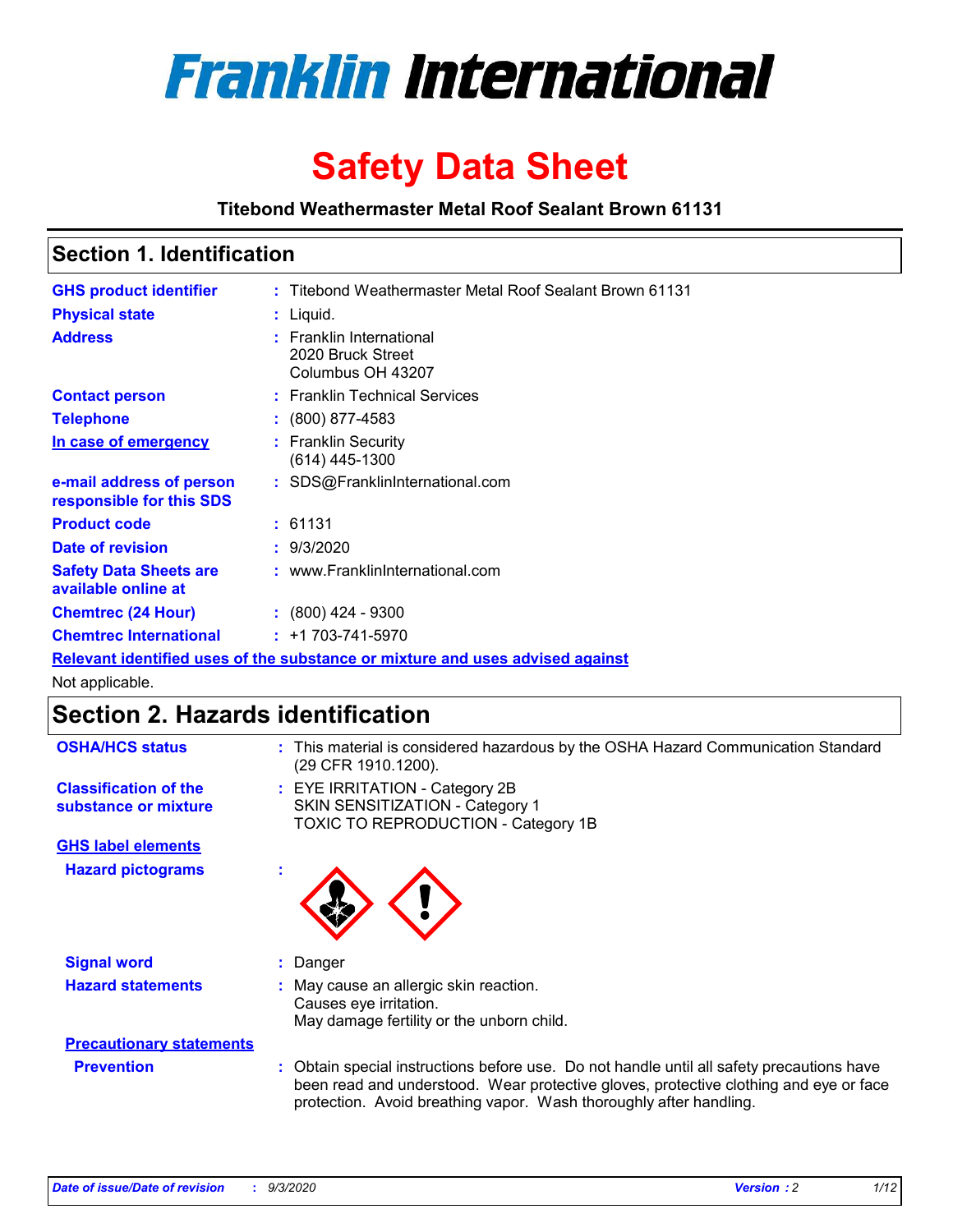### **Section 2. Hazards identification**

| <b>Response</b>                            | : IF exposed or concerned: Get medical advice or attention. Wash contaminated clothing<br>before reuse. IF ON SKIN: Wash with plenty of water. IF IN EYES: Rinse cautiously<br>with water for several minutes. Remove contact lenses, if present and easy to do.<br>Continue rinsing. If eye irritation persists: Get medical advice or attention. |
|--------------------------------------------|----------------------------------------------------------------------------------------------------------------------------------------------------------------------------------------------------------------------------------------------------------------------------------------------------------------------------------------------------|
| <b>Storage</b>                             | : Store locked up.                                                                                                                                                                                                                                                                                                                                 |
| <b>Disposal</b>                            | : Dispose of contents and container in accordance with all local, regional, national and<br>international regulations.                                                                                                                                                                                                                             |
| <b>Hazards not otherwise</b><br>classified | : Product generates methanol during cure.                                                                                                                                                                                                                                                                                                          |

# **Section 3. Composition/information on ingredients**

| <b>Substance/mixture</b> | Mixture |
|--------------------------|---------|
|                          |         |

| <b>Ingredient name</b>       | $\frac{9}{6}$ | <b>CAS number</b> |
|------------------------------|---------------|-------------------|
| 3-aminopropyltriethoxysilane | ≤3            | 919-30-2          |
| Dibutyltin dilaurate         | ∣≤0.3         | 77-58-7           |

Any concentration shown as a range is to protect confidentiality or is due to batch variation.

**There are no additional ingredients present which, within the current knowledge of the supplier and in the concentrations applicable, are classified as hazardous to health or the environment and hence require reporting in this section.**

**Occupational exposure limits, if available, are listed in Section 8.**

### **Section 4. First aid measures**

| <b>Description of necessary first aid measures</b> |                                                                                                                                                                                                                                                                                                                                                                                                                                                                                                                                                                                                                                                                                                                                                                           |
|----------------------------------------------------|---------------------------------------------------------------------------------------------------------------------------------------------------------------------------------------------------------------------------------------------------------------------------------------------------------------------------------------------------------------------------------------------------------------------------------------------------------------------------------------------------------------------------------------------------------------------------------------------------------------------------------------------------------------------------------------------------------------------------------------------------------------------------|
| <b>Eye contact</b>                                 | : Immediately flush eyes with plenty of water, occasionally lifting the upper and lower<br>eyelids. Check for and remove any contact lenses. Continue to rinse for at least 10<br>minutes. If irritation persists, get medical attention.                                                                                                                                                                                                                                                                                                                                                                                                                                                                                                                                 |
| <b>Inhalation</b>                                  | : Remove victim to fresh air and keep at rest in a position comfortable for breathing. If<br>not breathing, if breathing is irregular or if respiratory arrest occurs, provide artificial<br>respiration or oxygen by trained personnel. It may be dangerous to the person providing<br>aid to give mouth-to-mouth resuscitation. Get medical attention. If unconscious, place<br>in recovery position and get medical attention immediately. Maintain an open airway.<br>Loosen tight clothing such as a collar, tie, belt or waistband. In case of inhalation of<br>decomposition products in a fire, symptoms may be delayed. The exposed person may<br>need to be kept under medical surveillance for 48 hours.                                                       |
| <b>Skin contact</b>                                | : Wash with plenty of soap and water. Remove contaminated clothing and shoes. Wash<br>contaminated clothing thoroughly with water before removing it, or wear gloves.<br>Continue to rinse for at least 10 minutes. Get medical attention. In the event of any<br>complaints or symptoms, avoid further exposure. Wash clothing before reuse. Clean<br>shoes thoroughly before reuse.                                                                                                                                                                                                                                                                                                                                                                                     |
| <b>Ingestion</b>                                   | : Wash out mouth with water. Remove dentures if any. Remove victim to fresh air and<br>keep at rest in a position comfortable for breathing. If material has been swallowed and<br>the exposed person is conscious, give small quantities of water to drink. Stop if the<br>exposed person feels sick as vomiting may be dangerous. Do not induce vomiting<br>unless directed to do so by medical personnel. If vomiting occurs, the head should be<br>kept low so that vomit does not enter the lungs. Get medical attention. Never give<br>anything by mouth to an unconscious person. If unconscious, place in recovery position<br>and get medical attention immediately. Maintain an open airway. Loosen tight clothing<br>such as a collar, tie, belt or waistband. |
| Most important symptoms/effects, acute and delayed |                                                                                                                                                                                                                                                                                                                                                                                                                                                                                                                                                                                                                                                                                                                                                                           |
| <b>Potential acute health effects</b>              |                                                                                                                                                                                                                                                                                                                                                                                                                                                                                                                                                                                                                                                                                                                                                                           |
| Eye contact                                        | : May cause eye irritation.                                                                                                                                                                                                                                                                                                                                                                                                                                                                                                                                                                                                                                                                                                                                               |
| <b>Inhalation</b>                                  | : No known significant effects or critical hazards.                                                                                                                                                                                                                                                                                                                                                                                                                                                                                                                                                                                                                                                                                                                       |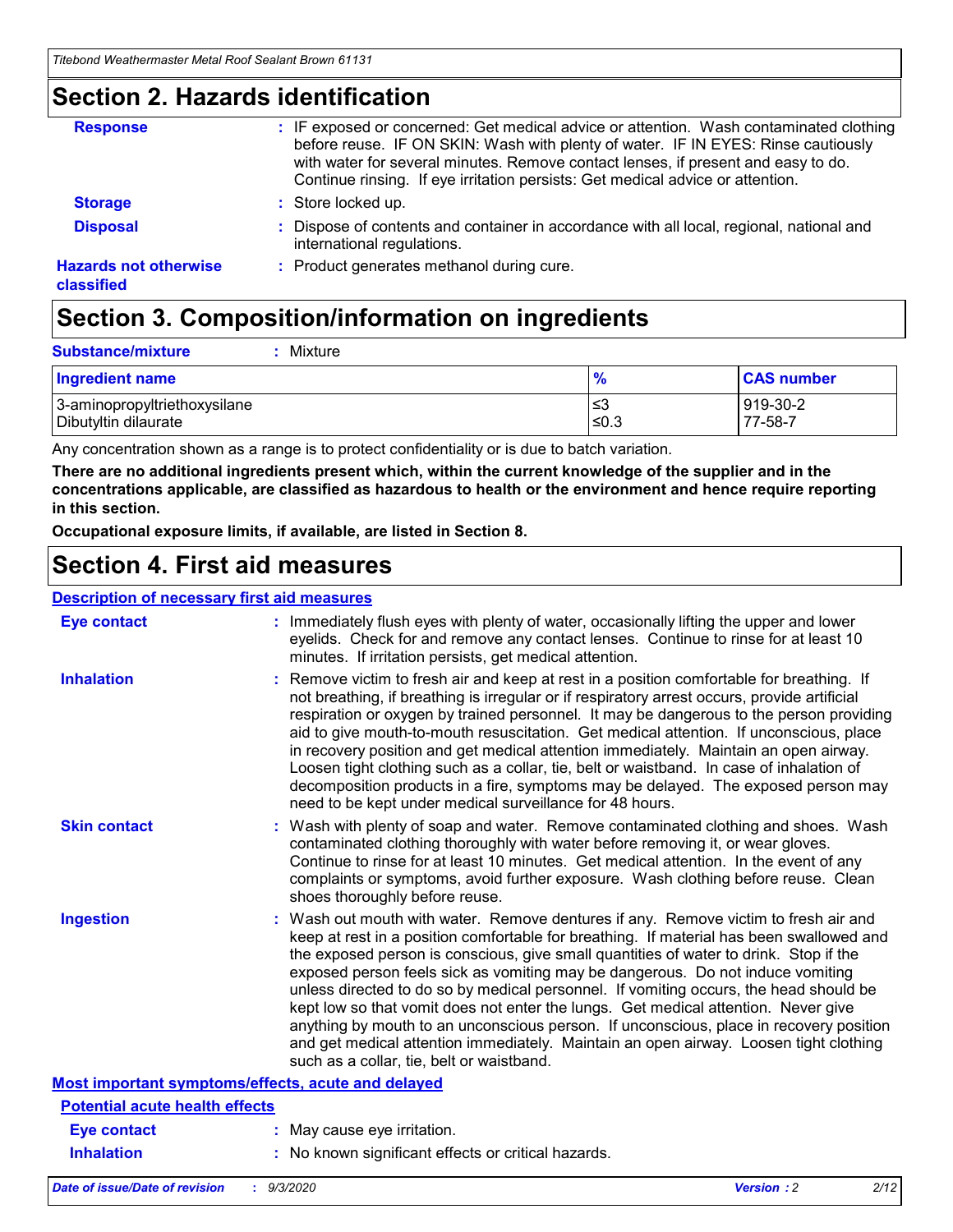| l itebond Weathermaster Metal Roof Sealant Brown 61131                               |                                                                                                                                                                                                                                                                                                                                                                                                                 |  |  |
|--------------------------------------------------------------------------------------|-----------------------------------------------------------------------------------------------------------------------------------------------------------------------------------------------------------------------------------------------------------------------------------------------------------------------------------------------------------------------------------------------------------------|--|--|
| <b>Section 4. First aid measures</b>                                                 |                                                                                                                                                                                                                                                                                                                                                                                                                 |  |  |
| <b>Skin contact</b>                                                                  | : May cause skin irritation.                                                                                                                                                                                                                                                                                                                                                                                    |  |  |
| <b>Ingestion</b>                                                                     | : No known significant effects or critical hazards.                                                                                                                                                                                                                                                                                                                                                             |  |  |
| <b>Over-exposure signs/symptoms</b>                                                  |                                                                                                                                                                                                                                                                                                                                                                                                                 |  |  |
| <b>Eye contact</b>                                                                   | : Adverse symptoms may include the following:<br>irritation<br>watering<br>redness                                                                                                                                                                                                                                                                                                                              |  |  |
| <b>Inhalation</b>                                                                    | : Adverse symptoms may include the following:<br>reduced fetal weight<br>increase in fetal deaths<br>skeletal malformations                                                                                                                                                                                                                                                                                     |  |  |
| <b>Skin contact</b>                                                                  | Adverse symptoms may include the following:<br>irritation<br>redness<br>reduced fetal weight<br>increase in fetal deaths<br>skeletal malformations                                                                                                                                                                                                                                                              |  |  |
| <b>Ingestion</b>                                                                     | : Adverse symptoms may include the following:<br>reduced fetal weight<br>increase in fetal deaths<br>skeletal malformations                                                                                                                                                                                                                                                                                     |  |  |
| Indication of immediate medical attention and special treatment needed, if necessary |                                                                                                                                                                                                                                                                                                                                                                                                                 |  |  |
| <b>Notes to physician</b>                                                            | : In case of inhalation of decomposition products in a fire, symptoms may be delayed.<br>The exposed person may need to be kept under medical surveillance for 48 hours.                                                                                                                                                                                                                                        |  |  |
| <b>Specific treatments</b>                                                           | : No specific treatment.                                                                                                                                                                                                                                                                                                                                                                                        |  |  |
| <b>Protection of first-aiders</b>                                                    | : No action shall be taken involving any personal risk or without suitable training. If it is<br>suspected that fumes are still present, the rescuer should wear an appropriate mask or<br>self-contained breathing apparatus. It may be dangerous to the person providing aid to<br>give mouth-to-mouth resuscitation. Wash contaminated clothing thoroughly with water<br>before removing it, or wear gloves. |  |  |

**See toxicological information (Section 11)**

### **Section 5. Fire-fighting measures**

| <b>Extinguishing media</b>                               |                                                                                                                                                                                                     |
|----------------------------------------------------------|-----------------------------------------------------------------------------------------------------------------------------------------------------------------------------------------------------|
| <b>Suitable extinguishing</b><br>media                   | : Use an extinguishing agent suitable for the surrounding fire.                                                                                                                                     |
| <b>Unsuitable extinguishing</b><br>media                 | : None known.                                                                                                                                                                                       |
| <b>Specific hazards arising</b><br>from the chemical     | : In a fire or if heated, a pressure increase will occur and the container may burst.                                                                                                               |
| <b>Hazardous thermal</b><br>decomposition products       | : Decomposition products may include the following materials:<br>carbon dioxide<br>carbon monoxide<br>nitrogen oxides<br>metal oxide/oxides                                                         |
| <b>Special protective actions</b><br>for fire-fighters   | : Promptly isolate the scene by removing all persons from the vicinity of the incident if<br>there is a fire. No action shall be taken involving any personal risk or without suitable<br>training. |
| <b>Special protective</b><br>equipment for fire-fighters | Fire-fighters should wear appropriate protective equipment and self-contained breathing<br>apparatus (SCBA) with a full face-piece operated in positive pressure mode.                              |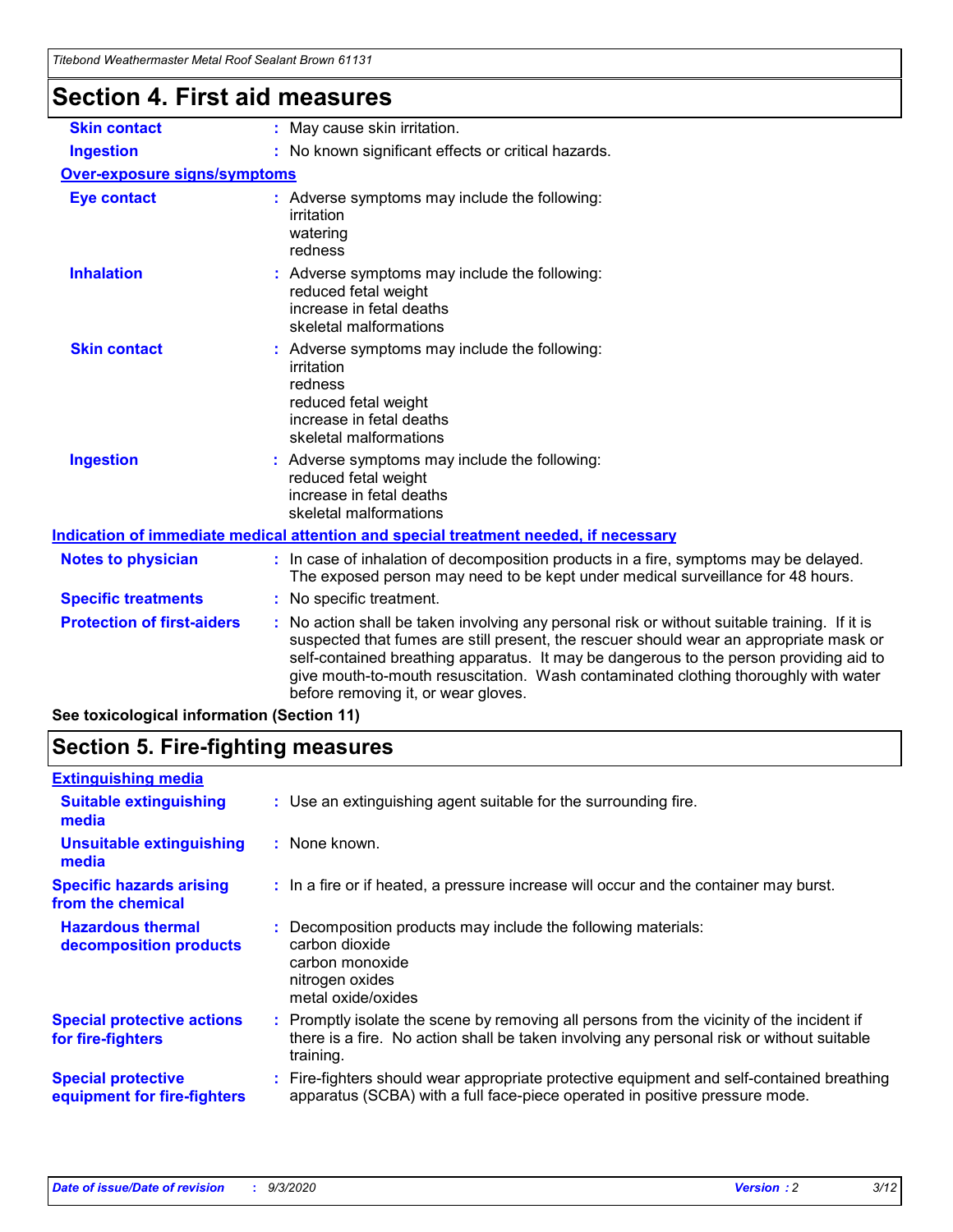### **Section 6. Accidental release measures**

|                                                              | Personal precautions, protective equipment and emergency procedures                                                                                                                                                                                                                                                                                                                                                                                                                                                                                                                                                                                                                                          |  |  |  |
|--------------------------------------------------------------|--------------------------------------------------------------------------------------------------------------------------------------------------------------------------------------------------------------------------------------------------------------------------------------------------------------------------------------------------------------------------------------------------------------------------------------------------------------------------------------------------------------------------------------------------------------------------------------------------------------------------------------------------------------------------------------------------------------|--|--|--|
| For non-emergency<br>personnel                               | : No action shall be taken involving any personal risk or without suitable training.<br>Evacuate surrounding areas. Keep unnecessary and unprotected personnel from<br>entering. Do not touch or walk through spilled material. Avoid breathing vapor or mist.<br>Provide adequate ventilation. Wear appropriate respirator when ventilation is<br>inadequate. Put on appropriate personal protective equipment.                                                                                                                                                                                                                                                                                             |  |  |  |
| For emergency responders                                     | : If specialized clothing is required to deal with the spillage, take note of any information in<br>Section 8 on suitable and unsuitable materials. See also the information in "For non-<br>emergency personnel".                                                                                                                                                                                                                                                                                                                                                                                                                                                                                           |  |  |  |
| <b>Environmental precautions</b>                             | : Avoid dispersal of spilled material and runoff and contact with soil, waterways, drains<br>and sewers. Inform the relevant authorities if the product has caused environmental<br>pollution (sewers, waterways, soil or air).                                                                                                                                                                                                                                                                                                                                                                                                                                                                              |  |  |  |
| <b>Methods and materials for containment and cleaning up</b> |                                                                                                                                                                                                                                                                                                                                                                                                                                                                                                                                                                                                                                                                                                              |  |  |  |
| <b>Small spill</b>                                           | : Stop leak if without risk. Move containers from spill area. Dilute with water and mop up<br>if water-soluble. Alternatively, or if water-insoluble, absorb with an inert dry material and<br>place in an appropriate waste disposal container. Dispose of via a licensed waste<br>disposal contractor.                                                                                                                                                                                                                                                                                                                                                                                                     |  |  |  |
| <b>Large spill</b>                                           | : Stop leak if without risk. Move containers from spill area. Approach release from<br>upwind. Prevent entry into sewers, water courses, basements or confined areas. Wash<br>spillages into an effluent treatment plant or proceed as follows. Contain and collect<br>spillage with non-combustible, absorbent material e.g. sand, earth, vermiculite or<br>diatomaceous earth and place in container for disposal according to local regulations<br>(see Section 13). Dispose of via a licensed waste disposal contractor. Contaminated<br>absorbent material may pose the same hazard as the spilled product. Note: see<br>Section 1 for emergency contact information and Section 13 for waste disposal. |  |  |  |

### **Section 7. Handling and storage**

#### **Precautions for safe handling**

| <b>Protective measures</b>                                                       | : Put on appropriate personal protective equipment (see Section 8). Persons with a<br>history of skin sensitization problems should not be employed in any process in which<br>this product is used. Avoid exposure - obtain special instructions before use. Avoid<br>exposure during pregnancy. Do not handle until all safety precautions have been read<br>and understood. Do not get in eyes or on skin or clothing. Do not ingest. Avoid<br>breathing vapor or mist. If during normal use the material presents a respiratory hazard,<br>use only with adequate ventilation or wear appropriate respirator. Keep in the original<br>container or an approved alternative made from a compatible material, kept tightly<br>closed when not in use. Empty containers retain product residue and can be hazardous.<br>Do not reuse container. |
|----------------------------------------------------------------------------------|--------------------------------------------------------------------------------------------------------------------------------------------------------------------------------------------------------------------------------------------------------------------------------------------------------------------------------------------------------------------------------------------------------------------------------------------------------------------------------------------------------------------------------------------------------------------------------------------------------------------------------------------------------------------------------------------------------------------------------------------------------------------------------------------------------------------------------------------------|
| <b>Advice on general</b><br>occupational hygiene                                 | : Eating, drinking and smoking should be prohibited in areas where this material is<br>handled, stored and processed. Workers should wash hands and face before eating,<br>drinking and smoking. Remove contaminated clothing and protective equipment before<br>entering eating areas. See also Section 8 for additional information on hygiene<br>measures.                                                                                                                                                                                                                                                                                                                                                                                                                                                                                    |
| <b>Conditions for safe storage,</b><br>including any<br><i>incompatibilities</i> | Store between the following temperatures: 0 to $120^{\circ}$ C (32 to $248^{\circ}$ F). Store in<br>accordance with local regulations. Store in original container protected from direct<br>sunlight in a dry, cool and well-ventilated area, away from incompatible materials (see<br>Section 10) and food and drink. Store locked up. Keep container tightly closed and<br>sealed until ready for use. Containers that have been opened must be carefully<br>resealed and kept upright to prevent leakage. Do not store in unlabeled containers.<br>Use appropriate containment to avoid environmental contamination. See Section 10 for<br>incompatible materials before handling or use.                                                                                                                                                     |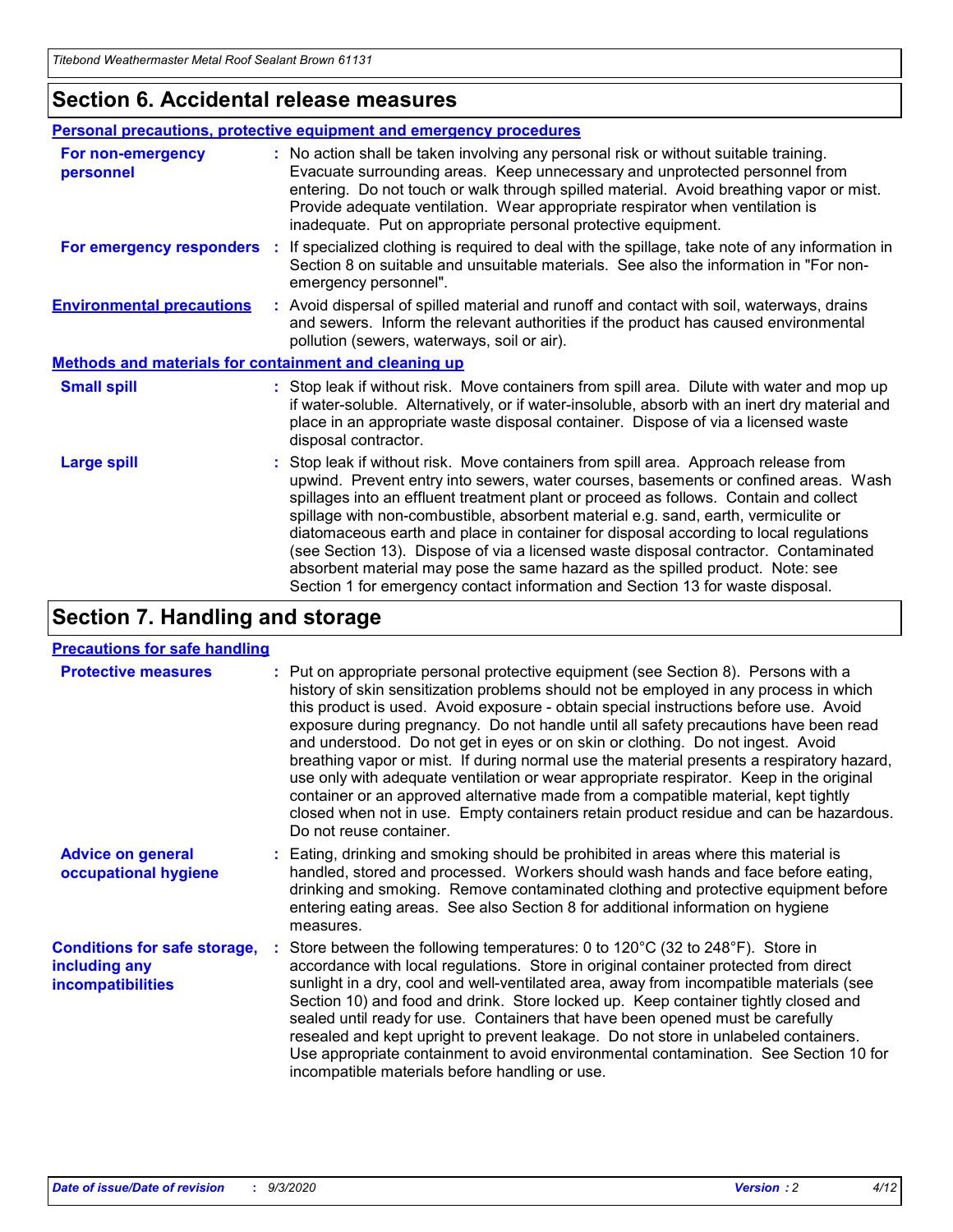# **Section 8. Exposure controls/personal protection**

#### **Control parameters**

#### **Occupational exposure limits**

| <b>Ingredient name</b>                               |    |                        | <b>Exposure limits</b>                                                                                                                                                                                                                                                                                                                                                                                                                                                                                                                                                                                                 |
|------------------------------------------------------|----|------------------------|------------------------------------------------------------------------------------------------------------------------------------------------------------------------------------------------------------------------------------------------------------------------------------------------------------------------------------------------------------------------------------------------------------------------------------------------------------------------------------------------------------------------------------------------------------------------------------------------------------------------|
| 3-aminopropyltriethoxysilane<br>Dibutyltin dilaurate |    |                        | None.<br>ACGIH TLV (United States, 3/2020). Absorbed through skin.<br>Notes: as Sn<br>TWA: $0.1 \text{ mg/m}^3$ , (as Sn) 8 hours.<br>STEL: 0.2 mg/m <sup>3</sup> , (as Sn) 15 minutes.<br>NIOSH REL (United States, 10/2016). Absorbed through skin.<br>Notes: as Sn<br>TWA: 0.1 mg/m <sup>3</sup> , (as Sn) 10 hours.<br>OSHA PEL (United States, 5/2018). Notes: as Sn<br>TWA: $0.1 \text{ mg/m}^3$ , (as Sn) 8 hours.<br>OSHA PEL 1989 (United States, 3/1989). Absorbed through skin.<br>Notes: measured as Sn<br>TWA: 0.1 mg/m <sup>3</sup> , (measured as Sn) 8 hours. Form: Organic                            |
| <b>Appropriate engineering</b><br>controls           |    |                        | : If user operations generate dust, fumes, gas, vapor or mist, use process enclosures,<br>local exhaust ventilation or other engineering controls to keep worker exposure to<br>airborne contaminants below any recommended or statutory limits.                                                                                                                                                                                                                                                                                                                                                                       |
| <b>Environmental exposure</b><br><b>controls</b>     |    |                        | Emissions from ventilation or work process equipment should be checked to ensure<br>they comply with the requirements of environmental protection legislation. In some<br>cases, fume scrubbers, filters or engineering modifications to the process equipment<br>will be necessary to reduce emissions to acceptable levels.                                                                                                                                                                                                                                                                                          |
| <b>Individual protection measures</b>                |    |                        |                                                                                                                                                                                                                                                                                                                                                                                                                                                                                                                                                                                                                        |
| <b>Hygiene measures</b>                              |    |                        | : Wash hands, forearms and face thoroughly after handling chemical products, before<br>eating, smoking and using the lavatory and at the end of the working period.<br>Appropriate techniques should be used to remove potentially contaminated clothing.<br>Contaminated work clothing should not be allowed out of the workplace. Wash<br>contaminated clothing before reusing. Ensure that eyewash stations and safety<br>showers are close to the workstation location.                                                                                                                                            |
| <b>Eye/face protection</b>                           |    |                        | Safety eyewear complying with an approved standard should be used when a risk<br>assessment indicates this is necessary to avoid exposure to liquid splashes, mists,<br>gases or dusts. If contact is possible, the following protection should be worn, unless<br>the assessment indicates a higher degree of protection: chemical splash goggles.                                                                                                                                                                                                                                                                    |
| <b>Skin protection</b>                               |    |                        |                                                                                                                                                                                                                                                                                                                                                                                                                                                                                                                                                                                                                        |
| <b>Hand protection</b>                               |    |                        | : Chemical-resistant, impervious gloves complying with an approved standard should be<br>worn at all times when handling chemical products if a risk assessment indicates this is<br>necessary. Considering the parameters specified by the glove manufacturer, check<br>during use that the gloves are still retaining their protective properties. It should be<br>noted that the time to breakthrough for any glove material may be different for different<br>glove manufacturers. In the case of mixtures, consisting of several substances, the<br>protection time of the gloves cannot be accurately estimated. |
| <b>Body protection</b>                               |    | handling this product. | Personal protective equipment for the body should be selected based on the task being<br>performed and the risks involved and should be approved by a specialist before                                                                                                                                                                                                                                                                                                                                                                                                                                                |
| <b>Other skin protection</b>                         |    |                        | Appropriate footwear and any additional skin protection measures should be selected<br>based on the task being performed and the risks involved and should be approved by a<br>specialist before handling this product.                                                                                                                                                                                                                                                                                                                                                                                                |
| <b>Respiratory protection</b>                        | ÷. | aspects of use.        | Based on the hazard and potential for exposure, select a respirator that meets the<br>appropriate standard or certification. Respirators must be used according to a<br>respiratory protection program to ensure proper fitting, training, and other important                                                                                                                                                                                                                                                                                                                                                         |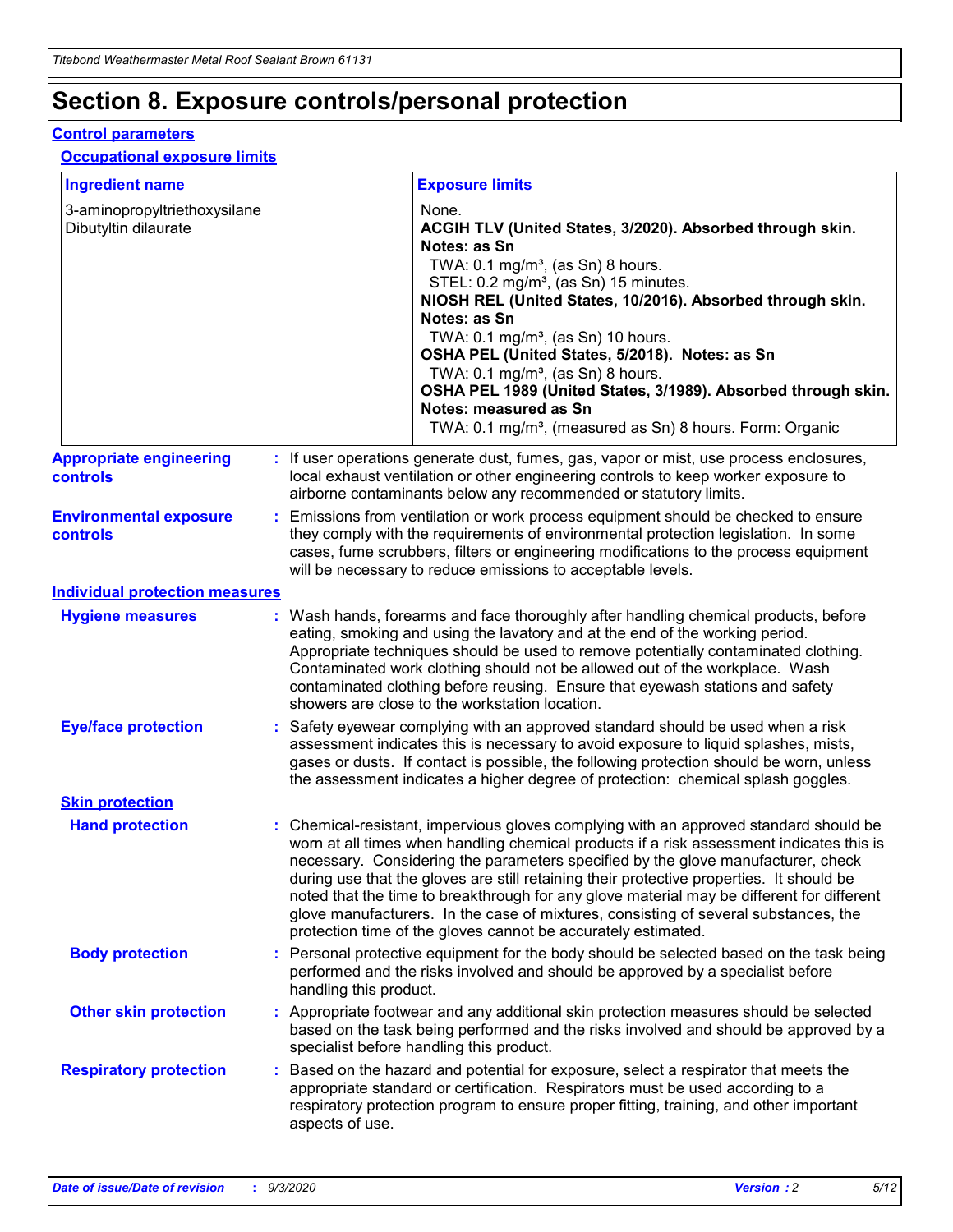### **Section 9. Physical and chemical properties**

#### **Appearance**

| <b>Physical state</b>                             |   | : Liquid. [Paste.]                                              |
|---------------------------------------------------|---|-----------------------------------------------------------------|
| <b>Color</b>                                      |   | Brown.                                                          |
| Odor                                              |   | Characteristic.                                                 |
| <b>Odor threshold</b>                             | ÷ | Not available.                                                  |
| рH                                                |   | Not applicable.                                                 |
| <b>Melting point</b>                              |   | : Not available.                                                |
| <b>Boiling point</b>                              |   | >200°C (>392°F)                                                 |
| <b>Flash point</b>                                |   | Closed cup: >200°C (>392°F) [Setaflash.]                        |
| <b>Evaporation rate</b>                           |   | $:$ >1 (butyl acetate = 1)                                      |
| <b>Flammability (solid, gas)</b>                  |   | : Not available.                                                |
| Lower and upper explosive<br>(flammable) limits   |   | : Not available.                                                |
| <b>VOC (less water, less)</b><br>exempt solvents) |   | : 0 g/l                                                         |
| <b>Volatility</b>                                 |   | $: 0\%$ (w/w)                                                   |
| <b>Vapor density</b>                              |   | Not available.                                                  |
| <b>Relative density</b>                           |   | $\mathbf{1}$ $\mathbf{\sqrt{432}}$                              |
| <b>Solubility</b>                                 |   | Insoluble in the following materials: cold water and hot water. |
| <b>Solubility in water</b>                        |   | Not available.                                                  |
| <b>Partition coefficient: n-</b><br>octanol/water |   | $:$ Not available.                                              |
| <b>Auto-ignition temperature</b>                  |   | : Not available.                                                |
| <b>Decomposition temperature</b>                  |   | : Not available.                                                |
| <b>Viscosity</b>                                  |   | $:$ Not available.                                              |

### **Section 10. Stability and reactivity**

| <b>Reactivity</b>                            | : No specific test data related to reactivity available for this product or its ingredients.            |
|----------------------------------------------|---------------------------------------------------------------------------------------------------------|
| <b>Chemical stability</b>                    | : The product is stable.                                                                                |
| <b>Possibility of hazardous</b><br>reactions | : Under normal conditions of storage and use, hazardous reactions will not occur.                       |
| <b>Conditions to avoid</b>                   | : No specific data.                                                                                     |
| <b>Incompatible materials</b>                | : No specific data.                                                                                     |
| <b>Hazardous decomposition</b><br>products   | Under normal conditions of storage and use, hazardous decomposition products should<br>not be produced. |

### **Section 11. Toxicological information**

#### **Information on toxicological effects**

#### **Acute toxicity**

| <b>Product/ingredient name</b> | <b>Result</b>           | <b>Species</b> | <b>Dose</b>                | <b>Exposure</b> |
|--------------------------------|-------------------------|----------------|----------------------------|-----------------|
| 3-aminopropyltriethoxysilane   | <b>ILD50 Dermal</b>     | Rabbit         | 4.29 g/kg                  |                 |
| Dibutyltin dilaurate           | ILD50 Oral<br>LD50 Oral | Rat<br>Rat     | $1.57$ g/kg<br>175 $mg/kg$ |                 |
|                                |                         |                |                            |                 |

**Irritation/Corrosion**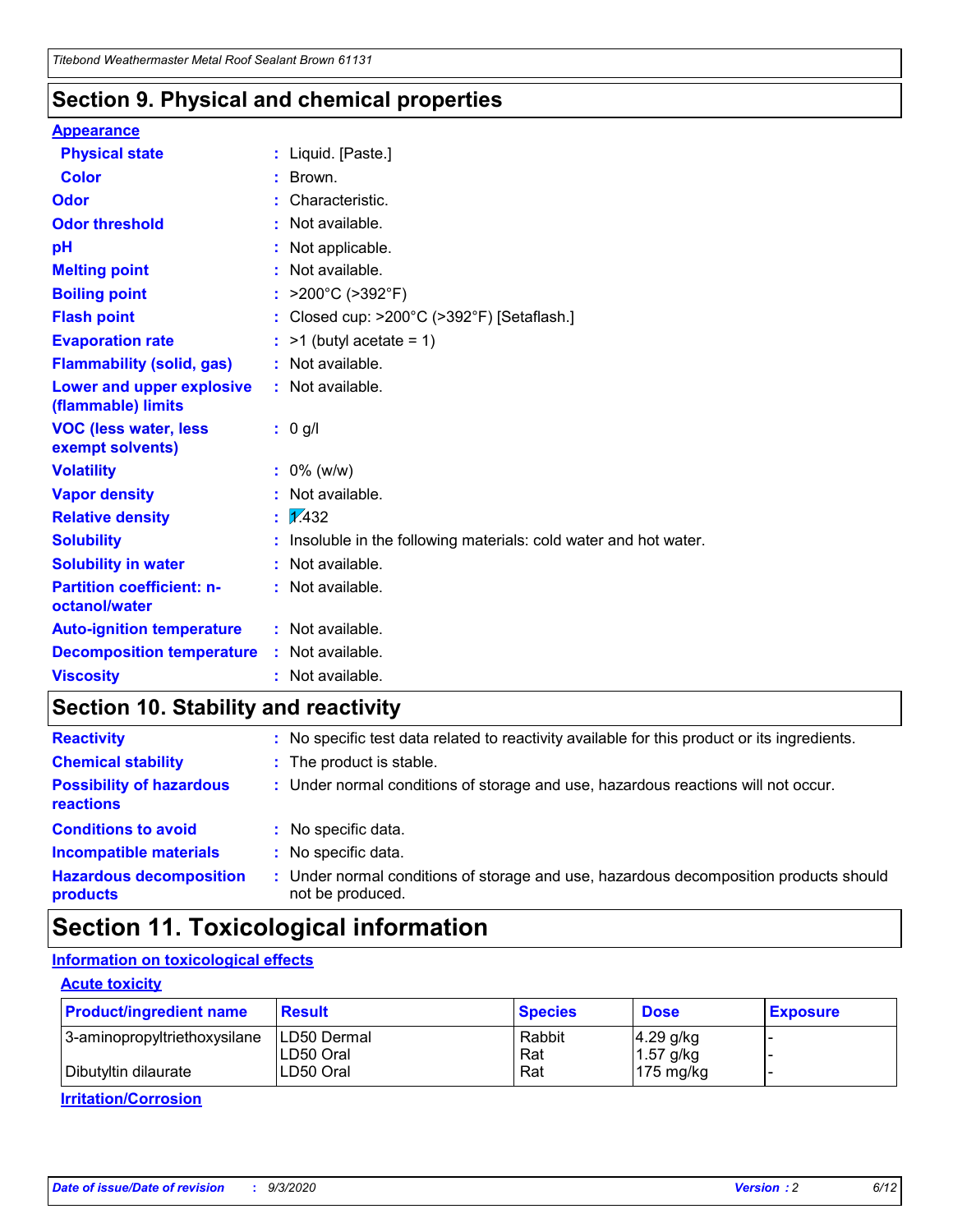# **Section 11. Toxicological information**

| <b>Product/ingredient name</b> | <b>Result</b>            | <b>Species</b> | <b>Score</b> | <b>Exposure</b> | <b>Observation</b> |
|--------------------------------|--------------------------|----------------|--------------|-----------------|--------------------|
| 3-aminopropyltriethoxysilane   | Eyes - Mild irritant     | Rabbit         |              | $100$ mg        |                    |
|                                | Eyes - Severe irritant   | Rabbit         |              | 24 hours 750    |                    |
|                                |                          |                |              | ug              |                    |
|                                | Skin - Severe irritant   | Rabbit         |              | 24 hours 5      | -                  |
|                                |                          |                |              | mq              |                    |
| Dibutyltin dilaurate           | Eyes - Moderate irritant | Rabbit         |              | 24 hours 100    |                    |
|                                | Skin - Severe irritant   | Rabbit         |              | mg<br>500 mg    |                    |
|                                |                          |                |              |                 |                    |

#### **Sensitization**

Not available.

#### **Mutagenicity**

Not available.

#### **Carcinogenicity**

Not available.

#### **Reproductive toxicity**

Not available.

#### **Teratogenicity**

Not available.

#### **Specific target organ toxicity (single exposure)**

Not available.

#### **Specific target organ toxicity (repeated exposure)**

| <b>Name</b>                                                                         |                                                                            | <b>Category</b>                                     | <b>Route of</b><br>exposure | <b>Target organs</b> |  |  |
|-------------------------------------------------------------------------------------|----------------------------------------------------------------------------|-----------------------------------------------------|-----------------------------|----------------------|--|--|
| Dibutyltin dilaurate                                                                |                                                                            | Category 1                                          | -                           | respiratory system   |  |  |
| <b>Aspiration hazard</b><br>Not available.                                          |                                                                            |                                                     |                             |                      |  |  |
| <b>Information on the likely</b><br>routes of exposure                              | : Not available.                                                           |                                                     |                             |                      |  |  |
| <b>Potential acute health effects</b>                                               |                                                                            |                                                     |                             |                      |  |  |
| <b>Eye contact</b>                                                                  | : May cause eye irritation.                                                |                                                     |                             |                      |  |  |
| <b>Inhalation</b>                                                                   |                                                                            | : No known significant effects or critical hazards. |                             |                      |  |  |
| <b>Skin contact</b>                                                                 |                                                                            | : May cause skin irritation.                        |                             |                      |  |  |
| <b>Ingestion</b>                                                                    |                                                                            | : No known significant effects or critical hazards. |                             |                      |  |  |
| <b>Symptoms related to the physical, chemical and toxicological characteristics</b> |                                                                            |                                                     |                             |                      |  |  |
| <b>Eye contact</b>                                                                  | irritation<br>watering<br>redness                                          | : Adverse symptoms may include the following:       |                             |                      |  |  |
| <b>Inhalation</b>                                                                   | reduced fetal weight<br>increase in fetal deaths<br>skeletal malformations | : Adverse symptoms may include the following:       |                             |                      |  |  |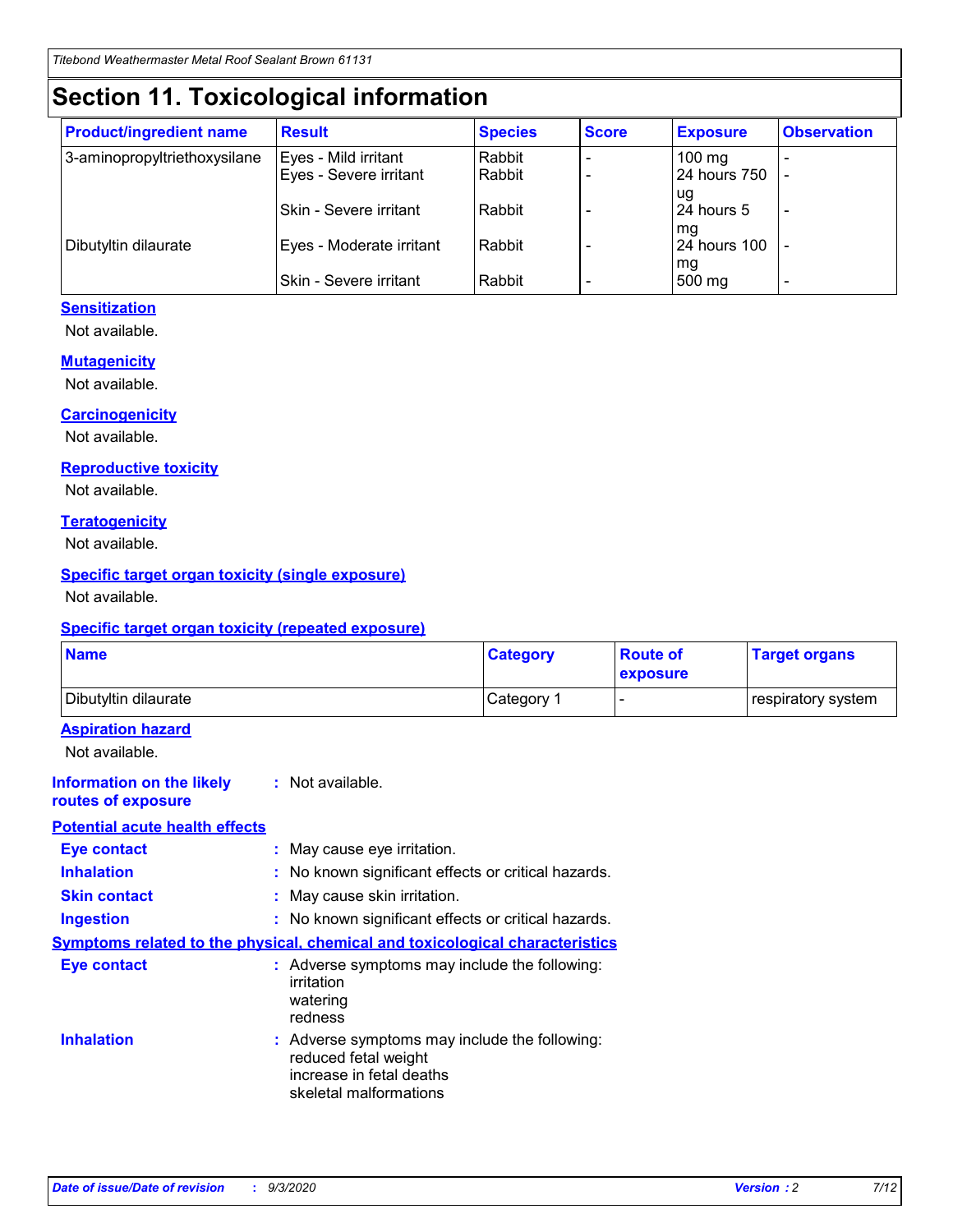*Titebond Weathermaster Metal Roof Sealant Brown 61131*

# **Section 11. Toxicological information**

| <b>Skin contact</b>                     | : Adverse symptoms may include the following:<br>irritation                                                                 |  |
|-----------------------------------------|-----------------------------------------------------------------------------------------------------------------------------|--|
|                                         | redness                                                                                                                     |  |
|                                         | reduced fetal weight<br>increase in fetal deaths                                                                            |  |
|                                         | skeletal malformations                                                                                                      |  |
| <b>Ingestion</b>                        | : Adverse symptoms may include the following:<br>reduced fetal weight<br>increase in fetal deaths<br>skeletal malformations |  |
|                                         | Delayed and immediate effects and also chronic effects from short and long term exposure                                    |  |
| <b>Short term exposure</b>              |                                                                                                                             |  |
| <b>Potential immediate</b><br>effects   | : Not available.                                                                                                            |  |
| <b>Potential delayed effects</b>        | : Not available.                                                                                                            |  |
| <b>Long term exposure</b>               |                                                                                                                             |  |
| <b>Potential immediate</b><br>effects   | : Not available.                                                                                                            |  |
| <b>Potential delayed effects</b>        | : Not available.                                                                                                            |  |
| <b>Potential chronic health effects</b> |                                                                                                                             |  |
| Not available.                          |                                                                                                                             |  |
| <b>General</b>                          | : Once sensitized, a severe allergic reaction may occur when subsequently exposed to<br>very low levels.                    |  |
| <b>Carcinogenicity</b>                  | : No known significant effects or critical hazards.                                                                         |  |
| <b>Mutagenicity</b>                     | : No known significant effects or critical hazards.                                                                         |  |
| <b>Teratogenicity</b>                   | May damage the unborn child.                                                                                                |  |
| <b>Developmental effects</b>            | : No known significant effects or critical hazards.                                                                         |  |
| <b>Fertility effects</b>                | : May damage fertility.                                                                                                     |  |
| <b>Numerical measures of toxicity</b>   |                                                                                                                             |  |
| <b>Acute toxicity estimates</b>         |                                                                                                                             |  |
| والمادانون والملا                       |                                                                                                                             |  |

Not available.

# **Section 12. Ecological information**

#### **Toxicity**

| <b>Product/ingredient name</b> | <b>Result</b>                                       | <b>Species</b>               | <b>Exposure</b>       |
|--------------------------------|-----------------------------------------------------|------------------------------|-----------------------|
| Dibutyltin dilaurate           | $ CC50>3$ mg/l<br>Chronic EC10 > 2 mg/l Fresh water | Algae<br>Algae - Desmodesmus | 72 hours<br>196 hours |
|                                |                                                     | <b>I</b> subspicatus         |                       |

#### **Persistence and degradability**

| <b>Product/ingredient name</b> | <b>Test</b>                                                                    | <b>Result</b>  |                   | <b>Dose</b> | <b>Inoculum</b>         |
|--------------------------------|--------------------------------------------------------------------------------|----------------|-------------------|-------------|-------------------------|
| Dibutyltin dilaurate           | OECD 301F<br>Ready<br>Biodegradability -<br>Manometric<br>Respirometry<br>Test | 23 % - 28 days |                   |             |                         |
| <b>Product/ingredient name</b> | <b>Aquatic half-life</b>                                                       |                | <b>Photolysis</b> |             | <b>Biodegradability</b> |
| Dibutyltin dilaurate           |                                                                                |                |                   |             | <b>Inherent</b>         |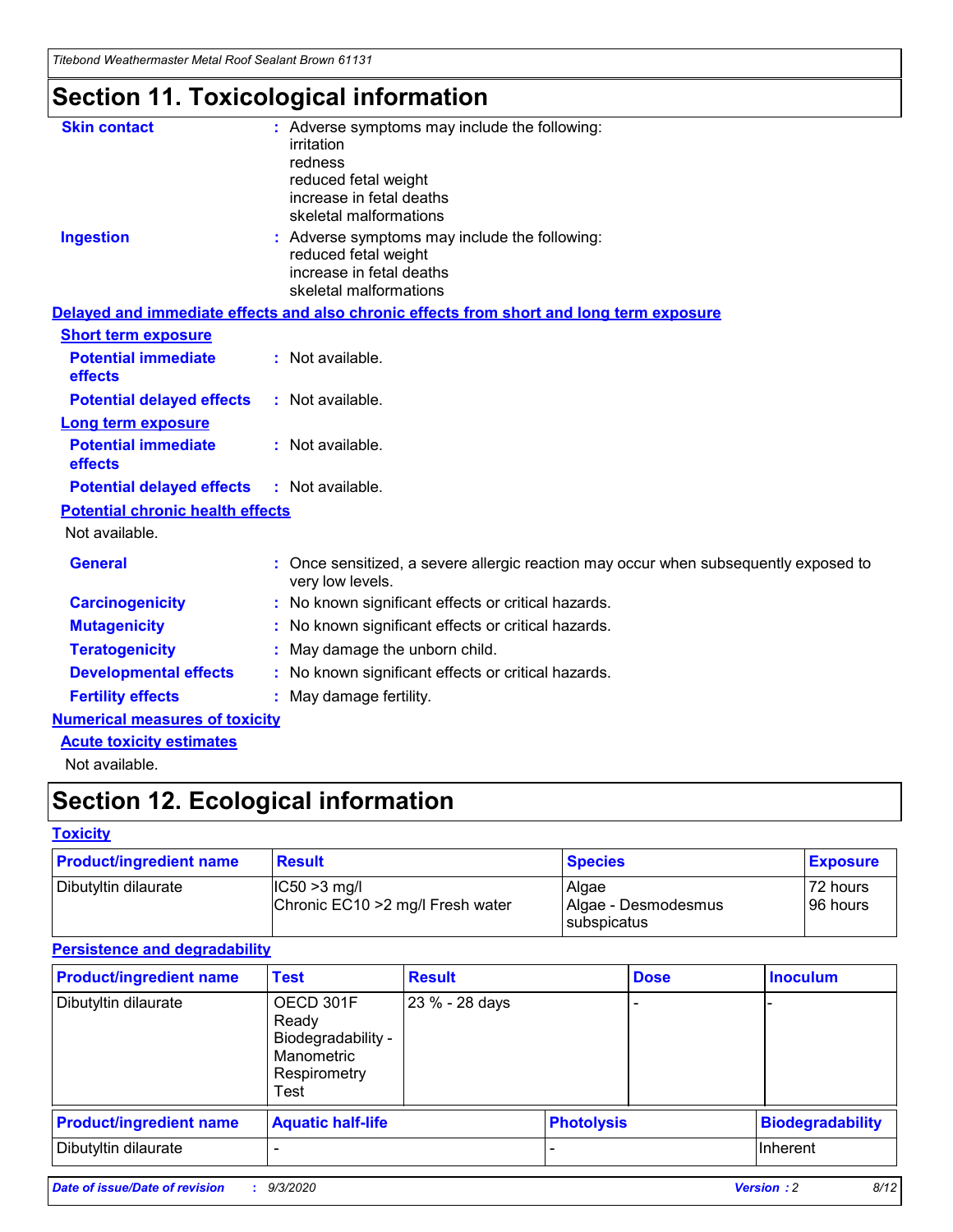# **Section 12. Ecological information**

#### **Bioaccumulative potential**

| <b>Product/ingredient name</b> | $LoaPow$ | <b>BCF</b> | <b>Potential</b> |
|--------------------------------|----------|------------|------------------|
| 3-aminopropyltriethoxysilane   | 1.7      | 3.4        | low              |
| Dibutyltin dilaurate           | 4.44     | 2.91       | low              |

#### **Mobility in soil**

| <b>Soil/water partition</b> | : Not available. |
|-----------------------------|------------------|
| <b>coefficient (Koc)</b>    |                  |

**Other adverse effects** : No known significant effects or critical hazards.

### **Section 13. Disposal considerations**

**Disposal methods :**

The generation of waste should be avoided or minimized wherever possible. Disposal of this product, solutions and any by-products should at all times comply with the requirements of environmental protection and waste disposal legislation and any regional local authority requirements. Dispose of surplus and non-recyclable products via a licensed waste disposal contractor. Waste should not be disposed of untreated to the sewer unless fully compliant with the requirements of all authorities with jurisdiction. Waste packaging should be recycled. Incineration or landfill should only be considered when recycling is not feasible. This material and its container must be disposed of in a safe way. Care should be taken when handling emptied containers that have not been cleaned or rinsed out. Empty containers or liners may retain some product residues. Avoid dispersal of spilled material and runoff and contact with soil, waterways, drains and sewers.

### **Section 14. Transport information**

|                                      | <b>DOT</b><br><b>Classification</b> | <b>TDG</b><br><b>Classification</b> | <b>Mexico</b><br><b>Classification</b> | <b>ADR/RID</b> | <b>IMDG</b>              | <b>IATA</b>    |
|--------------------------------------|-------------------------------------|-------------------------------------|----------------------------------------|----------------|--------------------------|----------------|
| <b>UN number</b>                     | Not regulated.                      | Not regulated.                      | Not regulated.                         | Not regulated. | Not regulated.           | Not regulated. |
| <b>UN proper</b><br>shipping name    |                                     |                                     |                                        |                |                          |                |
| <b>Transport</b><br>hazard class(es) |                                     | $\overline{\phantom{0}}$            | $\overline{\phantom{0}}$               |                | $\overline{\phantom{0}}$ |                |
| <b>Packing group</b>                 |                                     |                                     |                                        |                |                          |                |
| <b>Environmental</b><br>hazards      | No.                                 | No.                                 | No.                                    | No.            | No.                      | No.            |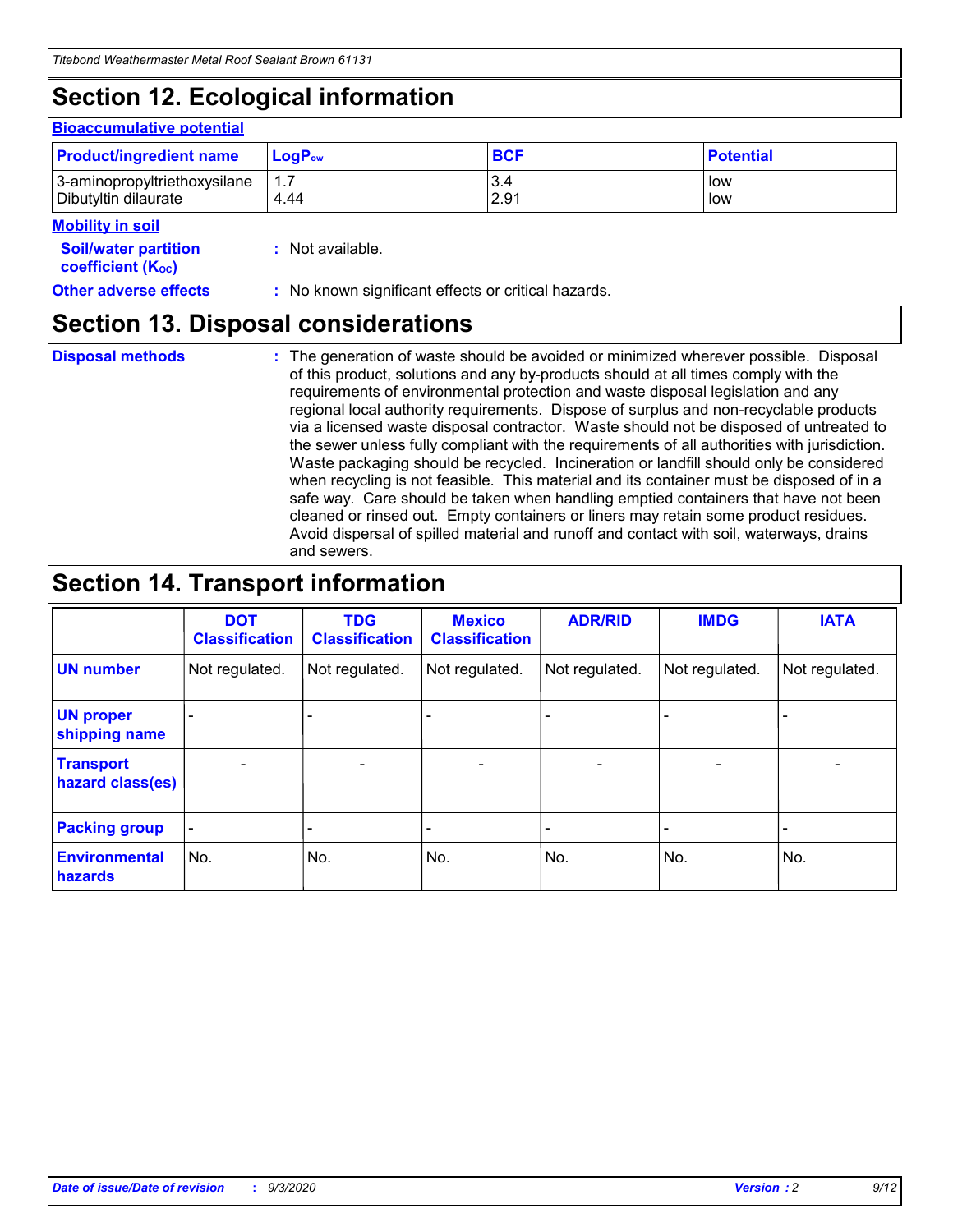### **Section 15. Regulatory information**

#### **U.S. Federal regulations**

#### **SARA 302/304**

#### **Composition/information on ingredients**

No products were found.

| SARA 304 RQ | Not applicable. |
|-------------|-----------------|
|-------------|-----------------|

#### **SARA 311/312**

**Classification :** EYE IRRITATION - Category 2B SKIN SENSITIZATION - Category 1 TOXIC TO REPRODUCTION - Category 1B HNOC - Product generates methanol during cure.

#### **Composition/information on ingredients**

| <b>Name</b>                  | $\frac{9}{6}$ | <b>Classification</b>                                                                                                                                                                                                                                                                                      |
|------------------------------|---------------|------------------------------------------------------------------------------------------------------------------------------------------------------------------------------------------------------------------------------------------------------------------------------------------------------------|
| 3-aminopropyltriethoxysilane | $\leq$ 3      | <b>FLAMMABLE LIQUIDS - Category 4</b><br><b>ACUTE TOXICITY (oral) - Category 4</b><br><b>SKIN IRRITATION - Category 2</b><br>EYE IRRITATION - Category 2A                                                                                                                                                  |
| Dibutyltin dilaurate         | ≤0.3          | <b>ACUTE TOXICITY (oral) - Category 3</b><br>SKIN CORROSION - Category 1C<br>SERIOUS EYE DAMAGE - Category 1<br>SKIN SENSITIZATION - Category 1<br><b>GERM CELL MUTAGENICITY - Category 2</b><br>TOXIC TO REPRODUCTION - Category 1B<br>SPECIFIC TARGET ORGAN TOXICITY (REPEATED<br>EXPOSURE) - Category 1 |

#### **State regulations**

**Massachusetts :**

: None of the components are listed.

**New York :** None of the components are listed. **New Jersey :** None of the components are listed.

**Pennsylvania :** None of the components are listed.

#### **California Prop. 65**

WARNING: This product can expose you to methanol, which is known to the State of California to cause birth defects or other reproductive harm. For more information go to www.P65Warnings.ca.gov.

| Ingredient name | No significant risk Maximum<br>level | acceptable dosage<br><b>level</b> |
|-----------------|--------------------------------------|-----------------------------------|
| I methanol      |                                      | Yes.                              |

#### **International regulations**

**Chemical Weapon Convention List Schedules I, II & III Chemicals** Not listed.

#### **Montreal Protocol**

Not listed.

**Stockholm Convention on Persistent Organic Pollutants**

Not listed.

#### **UNECE Aarhus Protocol on POPs and Heavy Metals** Not listed.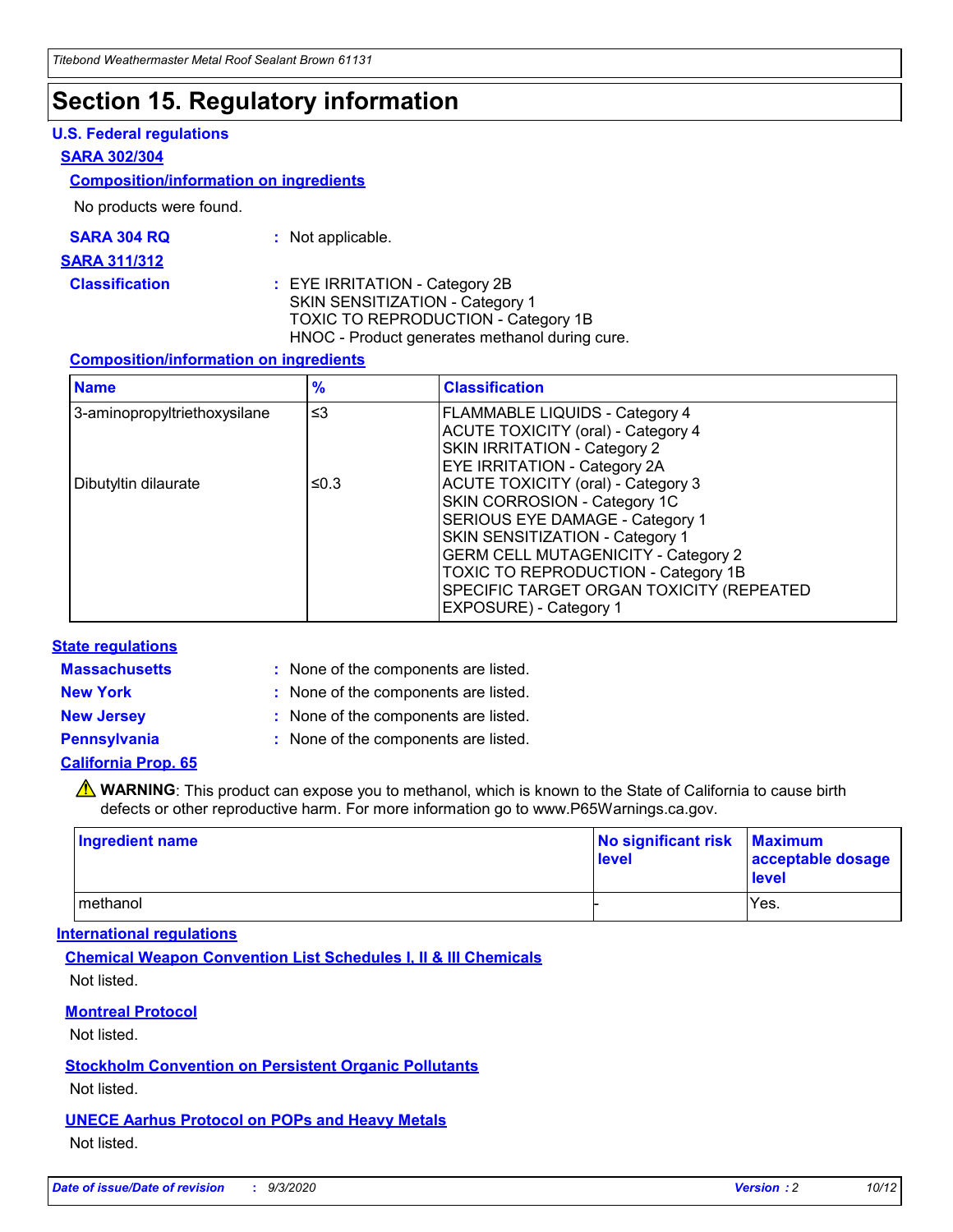# **Section 15. Regulatory information**

#### **Inventory list**

- 
- **China :** Not determined.

**United States TSCA 8(b) inventory**

**:** All components are active or exempted.

# **Section 16. Other information**





**Caution: HMIS® ratings are based on a 0-4 rating scale, with 0 representing minimal hazards or risks, and 4 representing significant hazards or risks. Although HMIS® ratings and the associated label are not required on SDSs or products leaving a facility under 29 CFR 1910.1200, the preparer may choose to provide them. HMIS® ratings are to be used with a fully implemented HMIS® program. HMIS® is a registered trademark and service mark of the American Coatings Association, Inc.**

**The customer is responsible for determining the PPE code for this material. For more information on HMIS® Personal Protective Equipment (PPE) codes, consult the HMIS® Implementation Manual.**

**National Fire Protection Association (U.S.A.)**



**Reprinted with permission from NFPA 704-2001, Identification of the Hazards of Materials for Emergency Response Copyright ©1997, National Fire Protection Association, Quincy, MA 02269. This reprinted material is not the complete and official position of the National Fire Protection Association, on the referenced subject which is represented only by the standard in its entirety.**

**Copyright ©2001, National Fire Protection Association, Quincy, MA 02269. This warning system is intended to be interpreted and applied only by properly trained individuals to identify fire, health and reactivity hazards of chemicals. The user is referred to certain limited number of chemicals with recommended classifications in NFPA 49 and NFPA 325, which would be used as a guideline only. Whether the chemicals are classified by NFPA or not, anyone using the 704 systems to classify chemicals does so at their own risk.**

#### **Procedure used to derive the classification**

| <b>Classification</b>                                                                                         | <b>Justification</b>                                  |
|---------------------------------------------------------------------------------------------------------------|-------------------------------------------------------|
| <b>EYE IRRITATION - Category 2B</b><br>SKIN SENSITIZATION - Category 1<br>TOXIC TO REPRODUCTION - Category 1B | Expert judgment<br>Expert judgment<br>Expert judgment |
| <b>History</b>                                                                                                |                                                       |

| .                                 |             |
|-----------------------------------|-------------|
| <b>Date of printing</b>           | : 4/22/2022 |
| Date of issue/Date of<br>revision | : 9/3/2020  |
| Date of previous issue            | : 9/3/2020  |
| <b>Version</b>                    | $\cdot$ 2   |
|                                   |             |